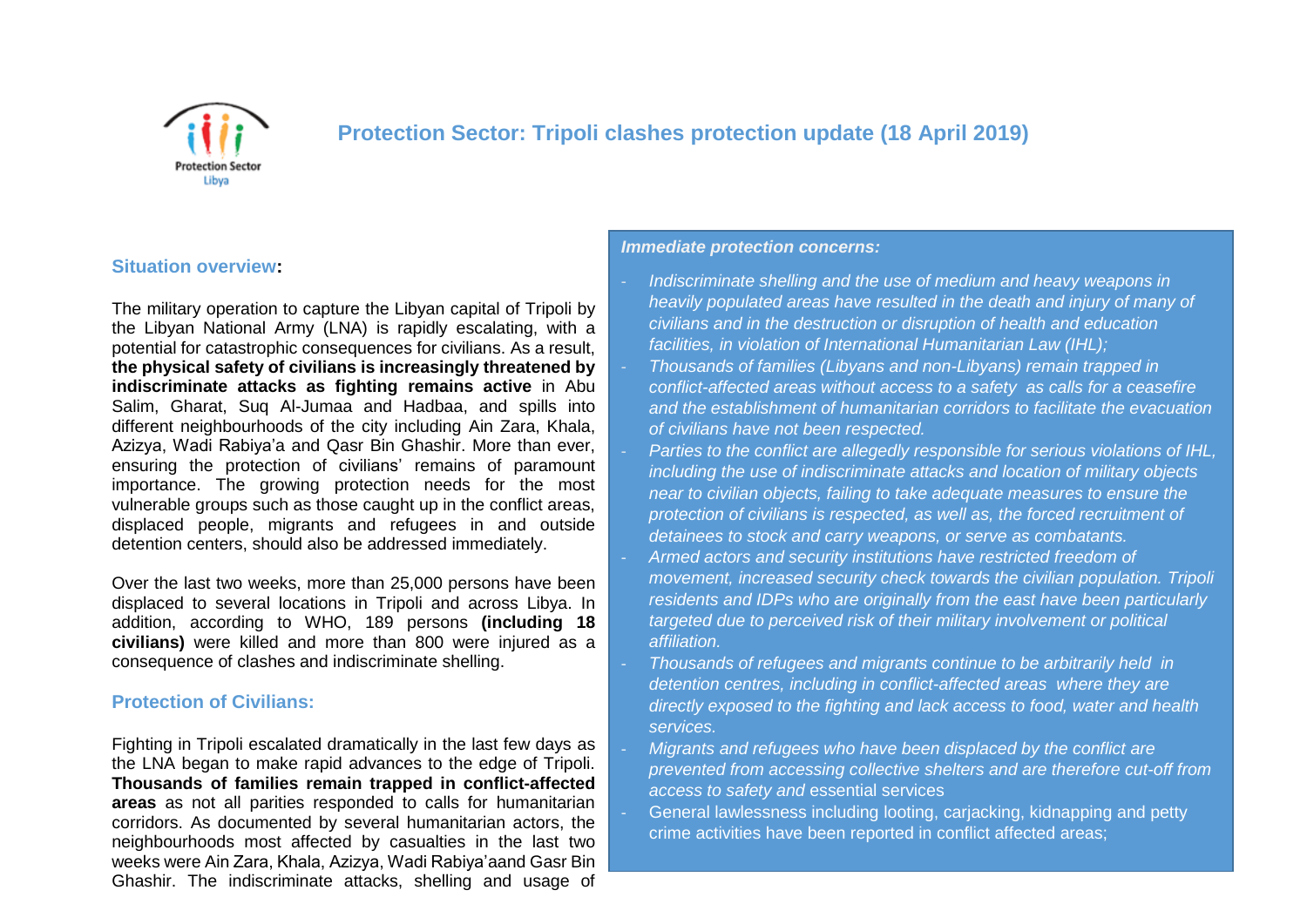medium and heavy weapons in populated areas continued and resulted in the loss of many civilians. Illustrating the vast insecurity facing the conflict-affected population, civilians were killed and injured most frequently inside their homes (80%), at public services and infrastructure sites (10%), and in cars including medical staff in ambulances (10%). In addition, the bombing of schools, hospitals and ambulances has taken place in violation of International Humanitarian Law.

General lawlessness including looting and criminal activities have been reported in southern Tripoli, contributing to the firm refusal by many civilians to leave their homes out of fear that their property would be damaged/looted. Many of the displaced families left relatives behind to protect their properties during the displacement. Additionally, protection actors reported that some family members have been arrested/ kidnaped while they are trying to return to their house to check on their properties. Reportedly, many civilian structures in the conflict-affected areas were damaged. Houses were the most frequently impacted structures, as well as civilian infrastructure including main roads, telecommunications and government compounds. Other structures used by civilians were also damaged, including food stores and, educational and healthcare facilities.

Of particular concern is the use of civilian sites and infrastructure, such as the IDP camp in Al Fallah as a base from which to launch attacks, which constitutes a violation of IHL as it places civilians at greater risk through the loss of the perceived civilian characterization of the site, and by creating a condition where civilians could be targeted. By bringing the hostilities closer to them and turn these civilian sites and facilities into a legitimate military target.

Due to the insecurity, many international organisations have scaled down or suspended their activities or staff movements in Tripoli due to concerns over staff safety and relocated the majority of their international staff outside of Libya, thus hampering their capacity to provide lifesaving and essential services to the affected population.

### **At-risk population groups, Vulnerabilities and Persons with Specific needs:**

As the conflict continues and many people remain trapped, women, children migrants, refugees and persons with specific needs are at a heightened risk. These risks include but are not limited to family separation, sexual violence, kidnapping, trafficking in persons, food insecurity and lack of access to basic healthcare. Increased risks for gender based violence as women are on the move and losing their community support members and sense of safety

#### **Minorities and geographical groups**

Protection actors have reported that Tripoli- residents as well as IDPs who are originally from the east (including IDPs from Derna and Benghazi), are at increased risk of being targeted for killing, enforced disappearance and arbitrary arrest due to perception by military and security actors about their possible involvement in the fighting or their supposed political affiliation.

#### **Refugees and Migrants:**

Currently there are **3,886** detained refugees and migrants who are exposed to or at risk of clashes in eight detention centres in the Tripoli area. Based on their experience form previous conflicts, refugees and migrants in Libya are worried that they will be forced to take a role in supporting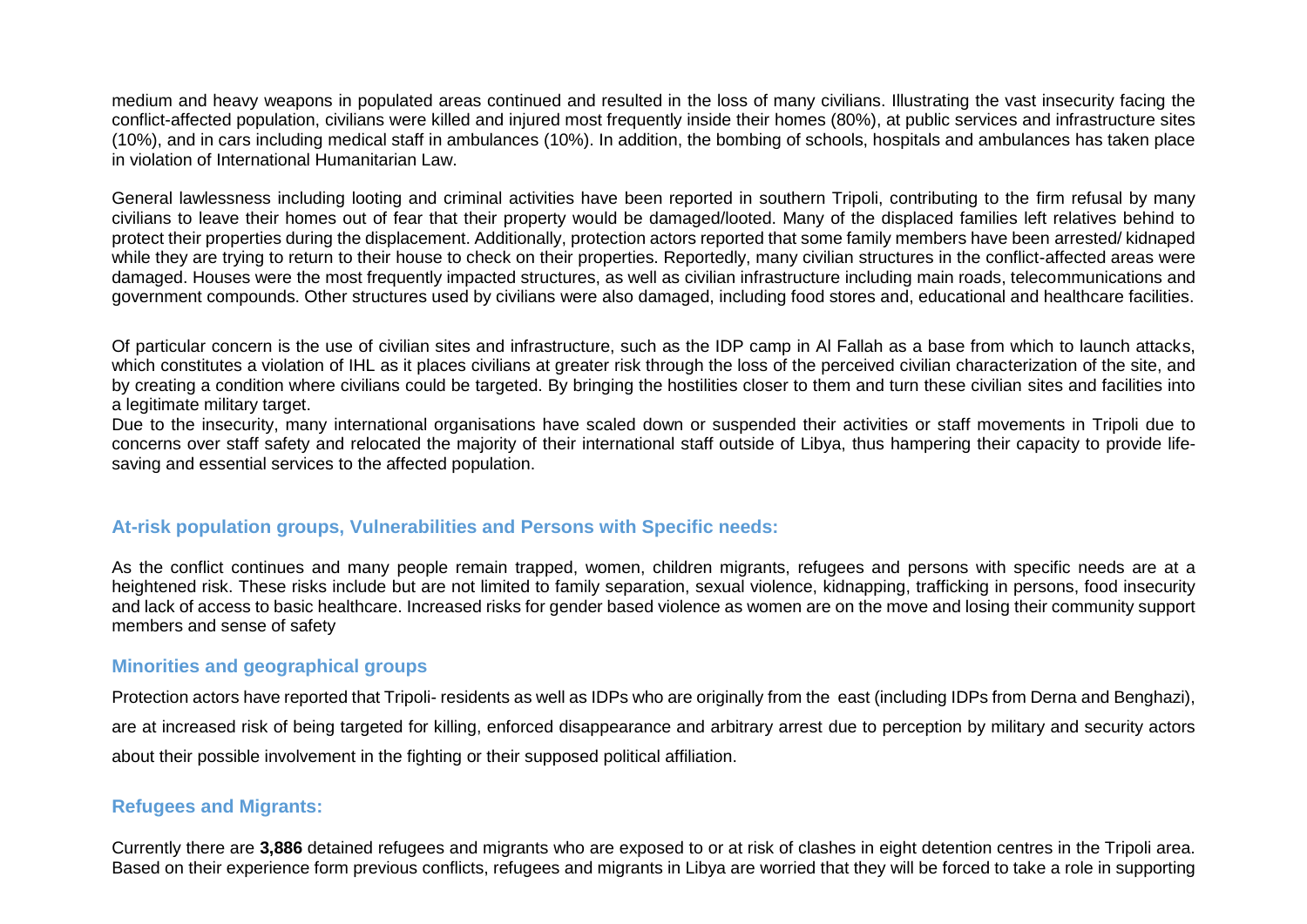the militias during the conflict. Protection actors reported that refugees and migrants have been used to provide logistic support to the militias in two detention centres such as cleaning military vehicles and uploading and stocking weapons. Several refugees and migrants reported that several militias approached them asking them to join the military, and others reported that militias had asked them or forced them to wear military uniforms. Non-Arabic speaking refugees and migrants have less access to information to make informed decisions about their safety and security. In addition, refugees and migrants have less access to cash and transportation to relocate themselves to safer areas.

Migrant and refugee women and girls remain the most at risk group, especially those who are either the main household owners, pregnant/lactating women or are single. They are exposed to exacerbated vulnerabilities due to the conflict facing a number of risks such as:

- Discrimination they are refused access/accommodation in the collective shelters given that priority is given to Libyan families and refugees (usually of the same religious background)
- Alternative accommodation is challenging to secure due to discrimination and lack of financial resources; so migrant women end up in overcrowded locations that do not meet basic living conditions and their needs.
- Food scarcity: as most migrant women and/or single women are scattered in different places outside collective shelters, their access to food is even more limited and inaccessible due to transportation constraints as well.

# **The protection sector call on:**

### **The parties to the conflict to**

 Respect their obligations under International Humanitarian Law and International Human Rights Law to ensure the safety of all civilians and civilian infrastructure, including schools, hospitals, and public utilities. In particular, parties to the conflict shall immediately cease

#### **Protection sector response:**

- UNHCR hotlines are active and are providing information to IDPs, refugees and migrants on available services, shelters identified by local authorities and to those agencies facilitating evacuation from the affected areas, as required. Information on available shelters and services is updated on daily basis. As of 17 April, 2,085 individuals were assisted with information through the hotlines.
- GBV partners including IRC, IMC and UNFPA in collaboration with its national partners (PSS Team, Elssafa and Al-Bayan) continue to distribute dignity kits and provide psychosocial support (PSS) to conflict affected populations in the collective shelters and urban areas targeting IDPs, host communities and migrants. To this date, 2,793 individuals have been reached with PSS while 3,480 women and girls have received dignity kits.
- Child Protection partners have reached 968 children with PSS/recreational activities and specialized PSS in eight shelters and urban settings in Tripoli. In addition,166 caregivers were reached with awareness sessions and PSS. The response included distribution of recreational kits and Child Protection rapid assessments in different IDP shelters.
- Following heavy clashes in Abu Salim area, on 17 April, UNHCR conducted a relocation of 179 refugees and asylum-seekers from Abu Salim detention centre to the UNHCR's Gathering and Departure Facility (GDF). In addition, during the day UNHCR transferred 21 refugees and asylum-seekers from Zintan detention centre to the GDF in Tripoli. At present there are some 650 refugees and asylum-seekers hosted in the GDF.
- IOM continue assisting the most vulnerable migrants, including women and children, to access safety and provide for their basic needs by the provision of cash assistance, distribution of NFIs and food items, placement in host families away from conflict-areas, provision of options to return to their home countries, and the monitoring of detention centers wherever possible.

attacks on civilians and civilian infrastructure, and stop the indiscriminate use of explosive weapons in populated areas **The protection sector is concerned by the the widespread violations of IHL and IHRL which are committed by all parties with impunity.**

 Allow unimpeded and sustained humanitarian access to all affected areas and agree to a temporary humanitarian truce to allow for the provision of emergency services and the safe and voluntary passage of civilians out of conflict-affected areas of conflict, in particular for the purpose of medical evacuation